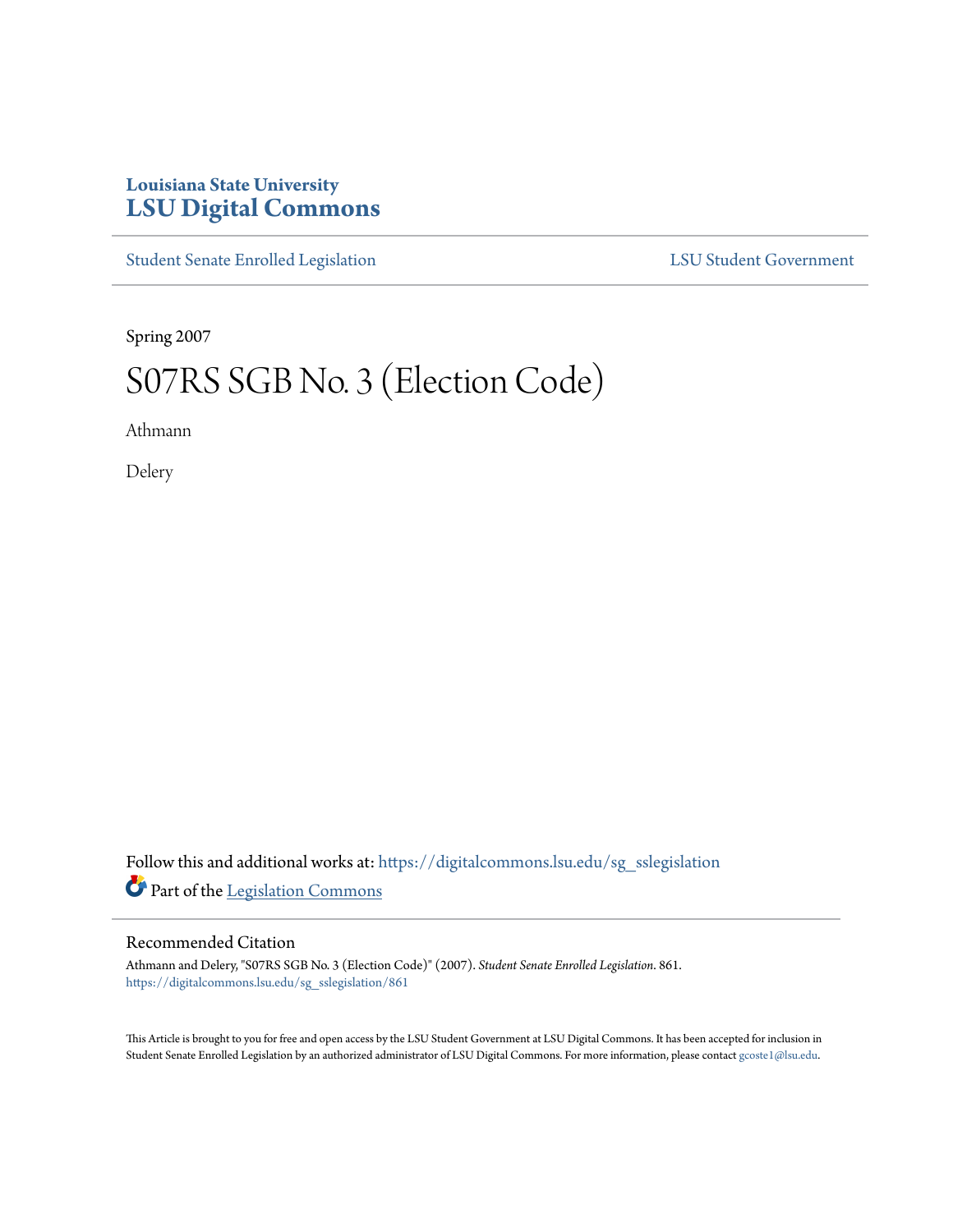| LOUISIANA STATE UNIVERSITY<br><b>STUDENT SENATE</b><br>So7RS<br>SGB No. 3<br>$\mathbf{B} \mathbf{Y}$ :<br><b>SENATOR ATHMANN AND DELERY</b><br><b>A BILL</b><br>TO AMEND ARTICLE III, SECTION 2 OF THE LOUISIANA STATE UNIVERSITY STUDENT<br>GOVERNMENT ELECTION CODE TO BETTER CLARIFY CAMPAIGN AND ELECTION DAYS<br><b>PARAGRAPH 1:</b><br>WHEREAS, THE COMMISSIONER OF ELECTIONS MUST CURRENTLY<br>HAVE ALL ELECTION-RELATED DATES AND DEADLINES SET<br>BEFORE THE LAST DAY OF THE SEMESTER PRIOR TO THE<br>ELECTION IN QUESTION, AND<br><b>PARAGRAPH 2:</b><br>WHEREAS, THIS ASSURES THAT THE COMMISSIONER OF<br>ELECTIONS SHALL HAVE ALL DATES SET AT THE APPROPRIATE<br>TIME, AND<br><b>PARAGRAPH 3:</b><br>WHEREAS, BY GIVING SAID DATES IN A PUBLIC FORUM ALLOWS<br>FOR A GENERAL KNOWLEDGE OF THEM, RATHER THAN<br>CONCENTRATING THAT INFORMATION TO A SMALL NUMBER OF<br>SOURCES, AND<br>PARAGRAPH 4:<br>WHEREAS, THE LOUISIANA STATE UNIVERSITY STUDENT<br>SENATE MEETINGS ARE A PUBLIC FORUM FOR WHICH A LARGE<br>NUMBER OF INDIVIDUALS, MANY OF WHOM THE INFORMATION<br>WOULD BE VALUED, HAVE THE ABILITY TO RECEIVE SAID<br>INFORMATION WITHOUT THE UNNECESSARY ACTION OF GOING<br>THROUGH A MEDIUM, AND<br>PARAGRAPH 5:<br>WHEREAS, ANY PARTY INTERESTED IN SAID DATES FOR THE<br>PURPOSES OF CAMPAIGNING SHOULD HAVE IMMEDIATE ACCESS TO<br>THEM IN ORDER TO PROPERLY ORGANIZE THEIR AFFAIRS, AND<br>PARAGRAPH 6:<br>WHEREAS, PRIOR TO THE PASSAGE OF THIS BILL, THE FOUR (4)<br>PARTIES TO WHICH THE INFORMATION IS GIVEN HAVE THE<br>CAPACITY TO WITHHOLD THIS INFORMATION FOR ANY PERIOD |
|-------------------------------------------------------------------------------------------------------------------------------------------------------------------------------------------------------------------------------------------------------------------------------------------------------------------------------------------------------------------------------------------------------------------------------------------------------------------------------------------------------------------------------------------------------------------------------------------------------------------------------------------------------------------------------------------------------------------------------------------------------------------------------------------------------------------------------------------------------------------------------------------------------------------------------------------------------------------------------------------------------------------------------------------------------------------------------------------------------------------------------------------------------------------------------------------------------------------------------------------------------------------------------------------------------------------------------------------------------------------------------------------------------------------------------------------------------------------------------------------------------------------------------------------------------------------------------------------------------------|
|                                                                                                                                                                                                                                                                                                                                                                                                                                                                                                                                                                                                                                                                                                                                                                                                                                                                                                                                                                                                                                                                                                                                                                                                                                                                                                                                                                                                                                                                                                                                                                                                             |
|                                                                                                                                                                                                                                                                                                                                                                                                                                                                                                                                                                                                                                                                                                                                                                                                                                                                                                                                                                                                                                                                                                                                                                                                                                                                                                                                                                                                                                                                                                                                                                                                             |
|                                                                                                                                                                                                                                                                                                                                                                                                                                                                                                                                                                                                                                                                                                                                                                                                                                                                                                                                                                                                                                                                                                                                                                                                                                                                                                                                                                                                                                                                                                                                                                                                             |
|                                                                                                                                                                                                                                                                                                                                                                                                                                                                                                                                                                                                                                                                                                                                                                                                                                                                                                                                                                                                                                                                                                                                                                                                                                                                                                                                                                                                                                                                                                                                                                                                             |
|                                                                                                                                                                                                                                                                                                                                                                                                                                                                                                                                                                                                                                                                                                                                                                                                                                                                                                                                                                                                                                                                                                                                                                                                                                                                                                                                                                                                                                                                                                                                                                                                             |
|                                                                                                                                                                                                                                                                                                                                                                                                                                                                                                                                                                                                                                                                                                                                                                                                                                                                                                                                                                                                                                                                                                                                                                                                                                                                                                                                                                                                                                                                                                                                                                                                             |
|                                                                                                                                                                                                                                                                                                                                                                                                                                                                                                                                                                                                                                                                                                                                                                                                                                                                                                                                                                                                                                                                                                                                                                                                                                                                                                                                                                                                                                                                                                                                                                                                             |
|                                                                                                                                                                                                                                                                                                                                                                                                                                                                                                                                                                                                                                                                                                                                                                                                                                                                                                                                                                                                                                                                                                                                                                                                                                                                                                                                                                                                                                                                                                                                                                                                             |
|                                                                                                                                                                                                                                                                                                                                                                                                                                                                                                                                                                                                                                                                                                                                                                                                                                                                                                                                                                                                                                                                                                                                                                                                                                                                                                                                                                                                                                                                                                                                                                                                             |
|                                                                                                                                                                                                                                                                                                                                                                                                                                                                                                                                                                                                                                                                                                                                                                                                                                                                                                                                                                                                                                                                                                                                                                                                                                                                                                                                                                                                                                                                                                                                                                                                             |
|                                                                                                                                                                                                                                                                                                                                                                                                                                                                                                                                                                                                                                                                                                                                                                                                                                                                                                                                                                                                                                                                                                                                                                                                                                                                                                                                                                                                                                                                                                                                                                                                             |
|                                                                                                                                                                                                                                                                                                                                                                                                                                                                                                                                                                                                                                                                                                                                                                                                                                                                                                                                                                                                                                                                                                                                                                                                                                                                                                                                                                                                                                                                                                                                                                                                             |
|                                                                                                                                                                                                                                                                                                                                                                                                                                                                                                                                                                                                                                                                                                                                                                                                                                                                                                                                                                                                                                                                                                                                                                                                                                                                                                                                                                                                                                                                                                                                                                                                             |
|                                                                                                                                                                                                                                                                                                                                                                                                                                                                                                                                                                                                                                                                                                                                                                                                                                                                                                                                                                                                                                                                                                                                                                                                                                                                                                                                                                                                                                                                                                                                                                                                             |
|                                                                                                                                                                                                                                                                                                                                                                                                                                                                                                                                                                                                                                                                                                                                                                                                                                                                                                                                                                                                                                                                                                                                                                                                                                                                                                                                                                                                                                                                                                                                                                                                             |
|                                                                                                                                                                                                                                                                                                                                                                                                                                                                                                                                                                                                                                                                                                                                                                                                                                                                                                                                                                                                                                                                                                                                                                                                                                                                                                                                                                                                                                                                                                                                                                                                             |
|                                                                                                                                                                                                                                                                                                                                                                                                                                                                                                                                                                                                                                                                                                                                                                                                                                                                                                                                                                                                                                                                                                                                                                                                                                                                                                                                                                                                                                                                                                                                                                                                             |
|                                                                                                                                                                                                                                                                                                                                                                                                                                                                                                                                                                                                                                                                                                                                                                                                                                                                                                                                                                                                                                                                                                                                                                                                                                                                                                                                                                                                                                                                                                                                                                                                             |
|                                                                                                                                                                                                                                                                                                                                                                                                                                                                                                                                                                                                                                                                                                                                                                                                                                                                                                                                                                                                                                                                                                                                                                                                                                                                                                                                                                                                                                                                                                                                                                                                             |
|                                                                                                                                                                                                                                                                                                                                                                                                                                                                                                                                                                                                                                                                                                                                                                                                                                                                                                                                                                                                                                                                                                                                                                                                                                                                                                                                                                                                                                                                                                                                                                                                             |
|                                                                                                                                                                                                                                                                                                                                                                                                                                                                                                                                                                                                                                                                                                                                                                                                                                                                                                                                                                                                                                                                                                                                                                                                                                                                                                                                                                                                                                                                                                                                                                                                             |
|                                                                                                                                                                                                                                                                                                                                                                                                                                                                                                                                                                                                                                                                                                                                                                                                                                                                                                                                                                                                                                                                                                                                                                                                                                                                                                                                                                                                                                                                                                                                                                                                             |
|                                                                                                                                                                                                                                                                                                                                                                                                                                                                                                                                                                                                                                                                                                                                                                                                                                                                                                                                                                                                                                                                                                                                                                                                                                                                                                                                                                                                                                                                                                                                                                                                             |
|                                                                                                                                                                                                                                                                                                                                                                                                                                                                                                                                                                                                                                                                                                                                                                                                                                                                                                                                                                                                                                                                                                                                                                                                                                                                                                                                                                                                                                                                                                                                                                                                             |
|                                                                                                                                                                                                                                                                                                                                                                                                                                                                                                                                                                                                                                                                                                                                                                                                                                                                                                                                                                                                                                                                                                                                                                                                                                                                                                                                                                                                                                                                                                                                                                                                             |
|                                                                                                                                                                                                                                                                                                                                                                                                                                                                                                                                                                                                                                                                                                                                                                                                                                                                                                                                                                                                                                                                                                                                                                                                                                                                                                                                                                                                                                                                                                                                                                                                             |
|                                                                                                                                                                                                                                                                                                                                                                                                                                                                                                                                                                                                                                                                                                                                                                                                                                                                                                                                                                                                                                                                                                                                                                                                                                                                                                                                                                                                                                                                                                                                                                                                             |
|                                                                                                                                                                                                                                                                                                                                                                                                                                                                                                                                                                                                                                                                                                                                                                                                                                                                                                                                                                                                                                                                                                                                                                                                                                                                                                                                                                                                                                                                                                                                                                                                             |
|                                                                                                                                                                                                                                                                                                                                                                                                                                                                                                                                                                                                                                                                                                                                                                                                                                                                                                                                                                                                                                                                                                                                                                                                                                                                                                                                                                                                                                                                                                                                                                                                             |
|                                                                                                                                                                                                                                                                                                                                                                                                                                                                                                                                                                                                                                                                                                                                                                                                                                                                                                                                                                                                                                                                                                                                                                                                                                                                                                                                                                                                                                                                                                                                                                                                             |
|                                                                                                                                                                                                                                                                                                                                                                                                                                                                                                                                                                                                                                                                                                                                                                                                                                                                                                                                                                                                                                                                                                                                                                                                                                                                                                                                                                                                                                                                                                                                                                                                             |
|                                                                                                                                                                                                                                                                                                                                                                                                                                                                                                                                                                                                                                                                                                                                                                                                                                                                                                                                                                                                                                                                                                                                                                                                                                                                                                                                                                                                                                                                                                                                                                                                             |
|                                                                                                                                                                                                                                                                                                                                                                                                                                                                                                                                                                                                                                                                                                                                                                                                                                                                                                                                                                                                                                                                                                                                                                                                                                                                                                                                                                                                                                                                                                                                                                                                             |
| THEY WISH AS WELL AS FROM WHOM THEY WISH, AND                                                                                                                                                                                                                                                                                                                                                                                                                                                                                                                                                                                                                                                                                                                                                                                                                                                                                                                                                                                                                                                                                                                                                                                                                                                                                                                                                                                                                                                                                                                                                               |
|                                                                                                                                                                                                                                                                                                                                                                                                                                                                                                                                                                                                                                                                                                                                                                                                                                                                                                                                                                                                                                                                                                                                                                                                                                                                                                                                                                                                                                                                                                                                                                                                             |
| THEREFORE, BE IT ENACTED BY THE STUDENT<br><b>PARAGRAPH 7:</b><br>GOVERNMENT OF LOUISIANA STATE UNIVERSITY                                                                                                                                                                                                                                                                                                                                                                                                                                                                                                                                                                                                                                                                                                                                                                                                                                                                                                                                                                                                                                                                                                                                                                                                                                                                                                                                                                                                                                                                                                  |
| AND AGRICULTURAL AND MECHANICAL COLLEGE TO                                                                                                                                                                                                                                                                                                                                                                                                                                                                                                                                                                                                                                                                                                                                                                                                                                                                                                                                                                                                                                                                                                                                                                                                                                                                                                                                                                                                                                                                                                                                                                  |
| AMEND ARTICLE III, SECTION 2 OF THE STUDENT GOVERNMENT                                                                                                                                                                                                                                                                                                                                                                                                                                                                                                                                                                                                                                                                                                                                                                                                                                                                                                                                                                                                                                                                                                                                                                                                                                                                                                                                                                                                                                                                                                                                                      |
| <b>ELECTION CODE AS FOLLOWS:</b>                                                                                                                                                                                                                                                                                                                                                                                                                                                                                                                                                                                                                                                                                                                                                                                                                                                                                                                                                                                                                                                                                                                                                                                                                                                                                                                                                                                                                                                                                                                                                                            |
|                                                                                                                                                                                                                                                                                                                                                                                                                                                                                                                                                                                                                                                                                                                                                                                                                                                                                                                                                                                                                                                                                                                                                                                                                                                                                                                                                                                                                                                                                                                                                                                                             |
| <b>SECTION 2</b><br>SELECTION OF ELECTION-RELATED DATES AND DEADLINES                                                                                                                                                                                                                                                                                                                                                                                                                                                                                                                                                                                                                                                                                                                                                                                                                                                                                                                                                                                                                                                                                                                                                                                                                                                                                                                                                                                                                                                                                                                                       |
|                                                                                                                                                                                                                                                                                                                                                                                                                                                                                                                                                                                                                                                                                                                                                                                                                                                                                                                                                                                                                                                                                                                                                                                                                                                                                                                                                                                                                                                                                                                                                                                                             |
| THE ELECTION BOARD SHALL BE IN CHARGE OF SETTING ALL DATES OF THE ELECTION-<br>RELATED EVENTS LISTED IN SECTION I OF THIS ARTICLE SUBJECT TO ANY FURTHER                                                                                                                                                                                                                                                                                                                                                                                                                                                                                                                                                                                                                                                                                                                                                                                                                                                                                                                                                                                                                                                                                                                                                                                                                                                                                                                                                                                                                                                    |
| PROVISIONS OF THE ELECTION CODE. ALL DEADLINES AND DATES THAT ARE RELATIVE                                                                                                                                                                                                                                                                                                                                                                                                                                                                                                                                                                                                                                                                                                                                                                                                                                                                                                                                                                                                                                                                                                                                                                                                                                                                                                                                                                                                                                                                                                                                  |
| TO FILING, CAMPAIGNING, AND ELECTION DAYS FOR THE FALL AND SPRING STUDENT                                                                                                                                                                                                                                                                                                                                                                                                                                                                                                                                                                                                                                                                                                                                                                                                                                                                                                                                                                                                                                                                                                                                                                                                                                                                                                                                                                                                                                                                                                                                   |
| GOVERNMENT ELECTIONS SHALL BE PUBLICLY DECLARED BY THE COMMISSIONER OF                                                                                                                                                                                                                                                                                                                                                                                                                                                                                                                                                                                                                                                                                                                                                                                                                                                                                                                                                                                                                                                                                                                                                                                                                                                                                                                                                                                                                                                                                                                                      |